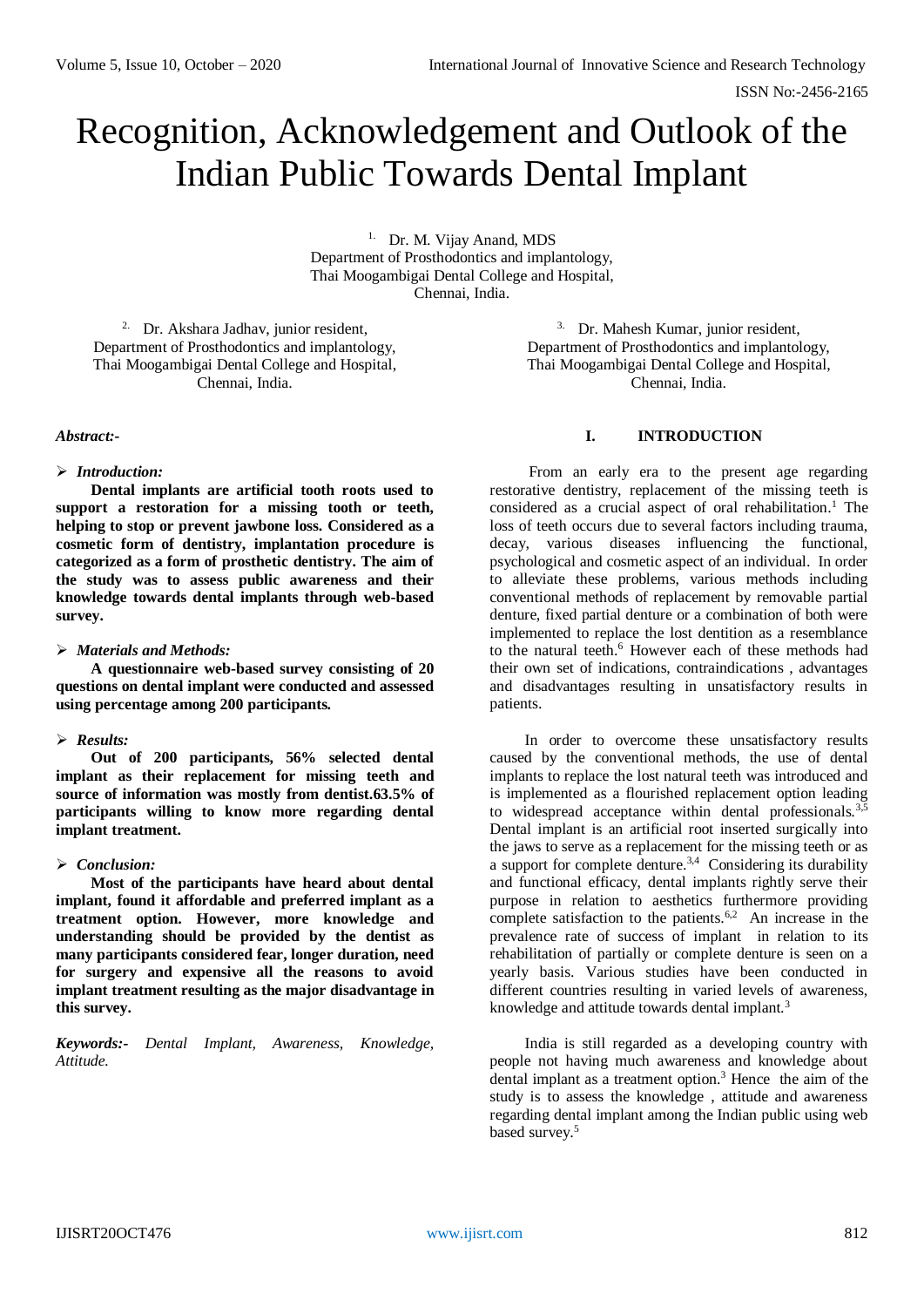#### **II. MATERIALS AND METHODOLOGY:**

A web-based questionnaire survey (prepared in Google forms software) composing of 20 questions was conducted. The questionnaire was designed to assess the level of knowledge, source of information, and attitude of dental patients regarding using dental implants for replacing missing teeth. Then the google form link was circulated through social media such as WhatsApp messenger and Instagram. Questionnaire was written in simple English to get better understanding of the questions by the respondents. All the respondents were notified about the aims and objectives of the study through their mail ID.

The data obtained from an online form helped in ease of data collection, recording, and maintenance of data for statistical analysis and were available instantly which could be easily transferred into specialized statistical software or

spread sheets for further analysis. Inclusion criteria were Persons aged between 20 to 60 years and Well educated (computer knowledge).

The study was started on  $17<sup>th</sup>$  August 2020 and the link was kept open to accept the responses for one week. People were asked to complete and submit their responses. It took about 5-7 minutes to complete the survey. Total of 200 responses were received with willingness. Descriptive statistics were generated to review the responses.

# **III. RESULT:**

Accordingly,a study was conducted to assess the "knowledge, awareness and attitude of dental implant among public". A total of 200 respondents were collected of age [fig-1] ranged from 20-58 years of which 100 (50.0%) were female and 100 (50.0%) were male [fig-2].



 $[Fig 1]$ 



[Fig 2]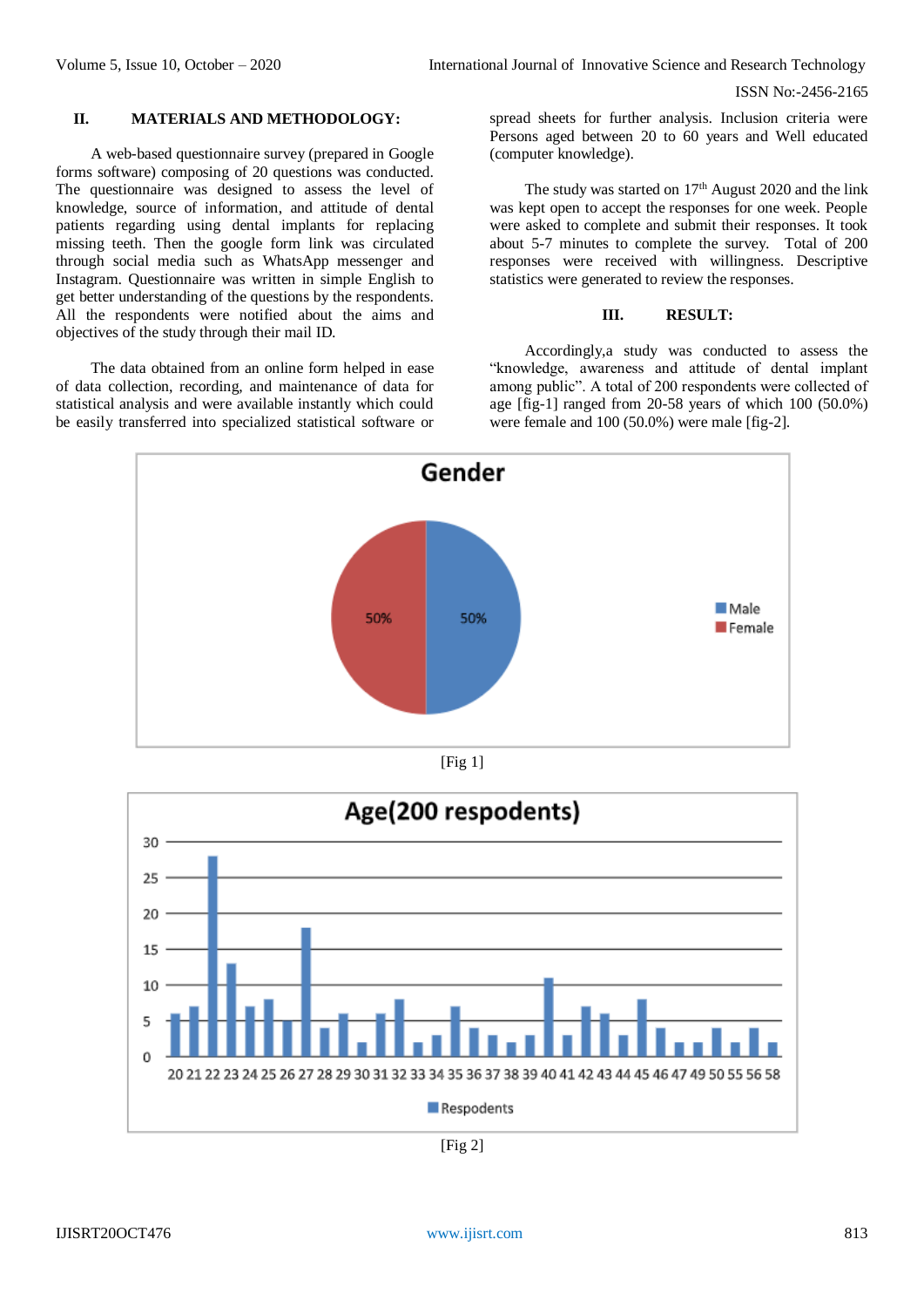When the question about "if they have missing teeth?" 30.5% respondents have missing teeth. Regarding the option to replace the missing teeth, 56% chooses implant as their replacement and they have mentioned their source of information was mostly from dentist.

43% respondents were moderately well informed about the dental implant with 22.5% poorly informed. When if needed 59.5% respondents are ready to undergo implant treatment and 43.5% of respondents think that dental implant is placed on jaws, 30% of them do not know where the dental implants are placed.

Regarding insurance coverage for dental implant, 45% of respondents think that they need insurance coverage for dental implant and 44% respondents think that dental insurance is available in other countries.

Reason for refusing the implant treatment, 33% found reason as expensive and 32.5% found the reason as fear for the treatment. When asked about oral habits alter the success rate of implant treatment, most people around 52.5% agreed with the question. And 63.5% of people think special care and hygiene measures should be taken. 57.5% respondents think implant treatment is better than removable / fixed prosthesis.

| <b>Questions</b>                                                 |                                         |                |                |
|------------------------------------------------------------------|-----------------------------------------|----------------|----------------|
|                                                                  | Option                                  | Frequency      | Percentage%    |
| 1. Do you have a missing teeth?                                  | N <sub>o</sub>                          | 139            | 69.5           |
|                                                                  | Yes                                     | 61             | 30.5           |
|                                                                  | Total                                   | 200            | 100            |
|                                                                  |                                         |                |                |
| 2. Do you think it is necessary to replace the missing<br>teeth? | Maybe                                   | 30             | 15             |
|                                                                  | No                                      | 29             | 14.5           |
|                                                                  | Yes                                     | 141            | 70.5           |
|                                                                  | Total                                   | 200            | 100            |
| 3. What would be your option to replace the missing teeth?       | <b>Fixed Partial Denture</b>            | 70             | 35             |
|                                                                  | Implant                                 | 112            | 56             |
|                                                                  | <b>Removable Partial Denture</b>        | 18             | 9              |
|                                                                  | Total                                   | 200            | 100            |
| 4. From where have you heard about dental implant                | Dentist                                 | 90             | 45             |
|                                                                  | Dentist, Family and Relatives           | 10             | 5              |
|                                                                  | Dentist, Family, Relatives and<br>Media | $\overline{3}$ | 1.5            |
|                                                                  | Dentist and Media                       | 3              | 1.5            |
|                                                                  | Family and Relatives                    | 58             | 29             |
|                                                                  | Family, Relatives and Media             | 5              | 2.5            |
|                                                                  | Media                                   | 31             | 15.5           |
|                                                                  | Total                                   | 200            | 100            |
| 5. How well are you informed about dental implant?               | Moderately well                         | 86             | 43             |
|                                                                  | Not at all                              | 10             | $\overline{5}$ |
|                                                                  | Poor                                    | 45             | 22.5           |
|                                                                  | Very well                               | 59             | 29.5           |
|                                                                  | Total                                   | 200            | 100            |
| 6. Are you willing to undergo dental implant treatment if        | Maybe                                   | 49             | 24.5           |
| needed?                                                          | No                                      | 32             | 16             |
|                                                                  | Yes                                     | 119            | 59.5           |
|                                                                  | Total                                   | 200            | 100            |
| 7. Where do you think dental implant is placed?                  | Don't know                              | 60             | 30             |
|                                                                  | Gums                                    | 45             | 22.5           |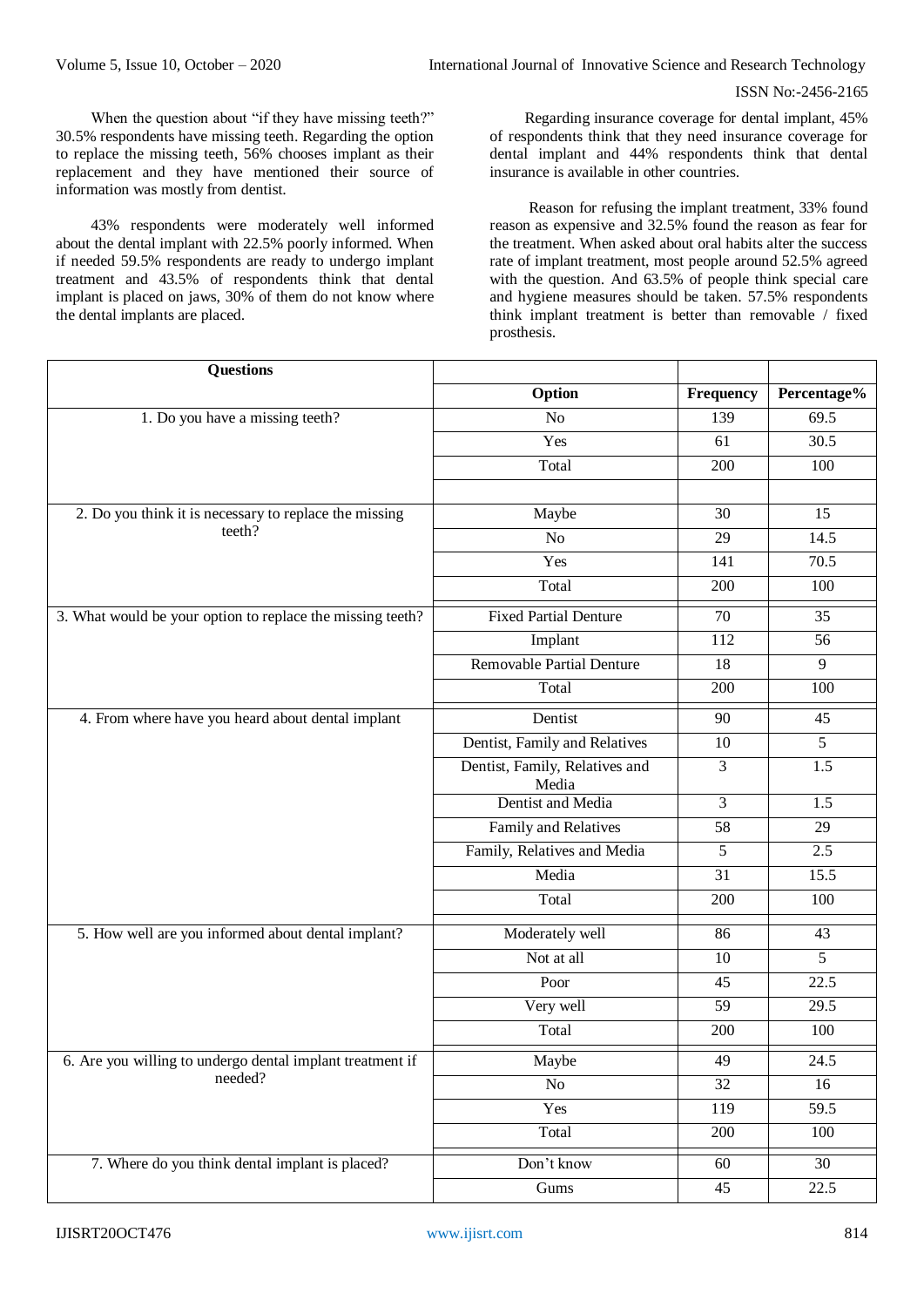ISSN No:-2456-2165

|                                                                               | Jaws                         | 87              | 43.5              |
|-------------------------------------------------------------------------------|------------------------------|-----------------|-------------------|
|                                                                               | On the Adjacent Teeth        | 8               | $\overline{4}$    |
|                                                                               | Total                        | 200             | 100               |
| 8. Do you consider implant treatment as an option for<br>missing teeth?       | Maybe                        | 60              | 30                |
|                                                                               | No                           | 12              | 6                 |
|                                                                               | Yes                          | 128             | 64                |
|                                                                               | Total                        | 200             | 100               |
| 9. Do you think insurance coverage is needed for dental                       | Maybe                        | 69              | 34.5              |
| implant?                                                                      | No                           | 41              | $\overline{20.5}$ |
|                                                                               | Yes                          | 90              | 45                |
|                                                                               | Total                        | 200             | 100               |
|                                                                               |                              |                 |                   |
| 10. Do you think dental insurance is available in other<br>countries?         | May be                       | 96              | 48                |
|                                                                               | N <sub>o</sub>               | 16              | 8                 |
|                                                                               | Yes                          | 88              | 44                |
|                                                                               | Total                        | 200             | 100               |
|                                                                               |                              |                 |                   |
| 11. What is your reason for refusing implant treatment?                       | Expensive                    | 66              | 33                |
|                                                                               | Fear                         | 65              | 32.5              |
|                                                                               | Other Issues                 | 34              | 17                |
|                                                                               | Prolonged Treatment Duration | $\overline{35}$ | 17.5              |
|                                                                               | Total                        | 200             | 100               |
|                                                                               |                              |                 |                   |
| 12.Do you think oral habits alter the success rate of<br>implant treatment?   | Maybe                        | 72              | 36                |
|                                                                               | No                           | 23              | 11.5              |
|                                                                               | Yes                          | 105             | $\overline{52.5}$ |
|                                                                               | Total                        | 200             | 100               |
|                                                                               |                              |                 |                   |
| 13. Do you think special care and hygiene measures should<br>be taken?        | Maybe                        | 44              | 22                |
|                                                                               | $\rm No$                     | 29              | 14.5              |
|                                                                               | Yes                          | 127             | 63.5              |
|                                                                               | Total                        | 200             | 100               |
|                                                                               |                              |                 |                   |
| 14. Do you think implant treatment is better than<br>removable/fixed partial? | Maybe                        | 69              | 34.5              |
|                                                                               | No                           | 16              | 8                 |
|                                                                               | Yes                          | 115             | $\overline{57.5}$ |
|                                                                               | Total                        |                 |                   |
|                                                                               |                              |                 |                   |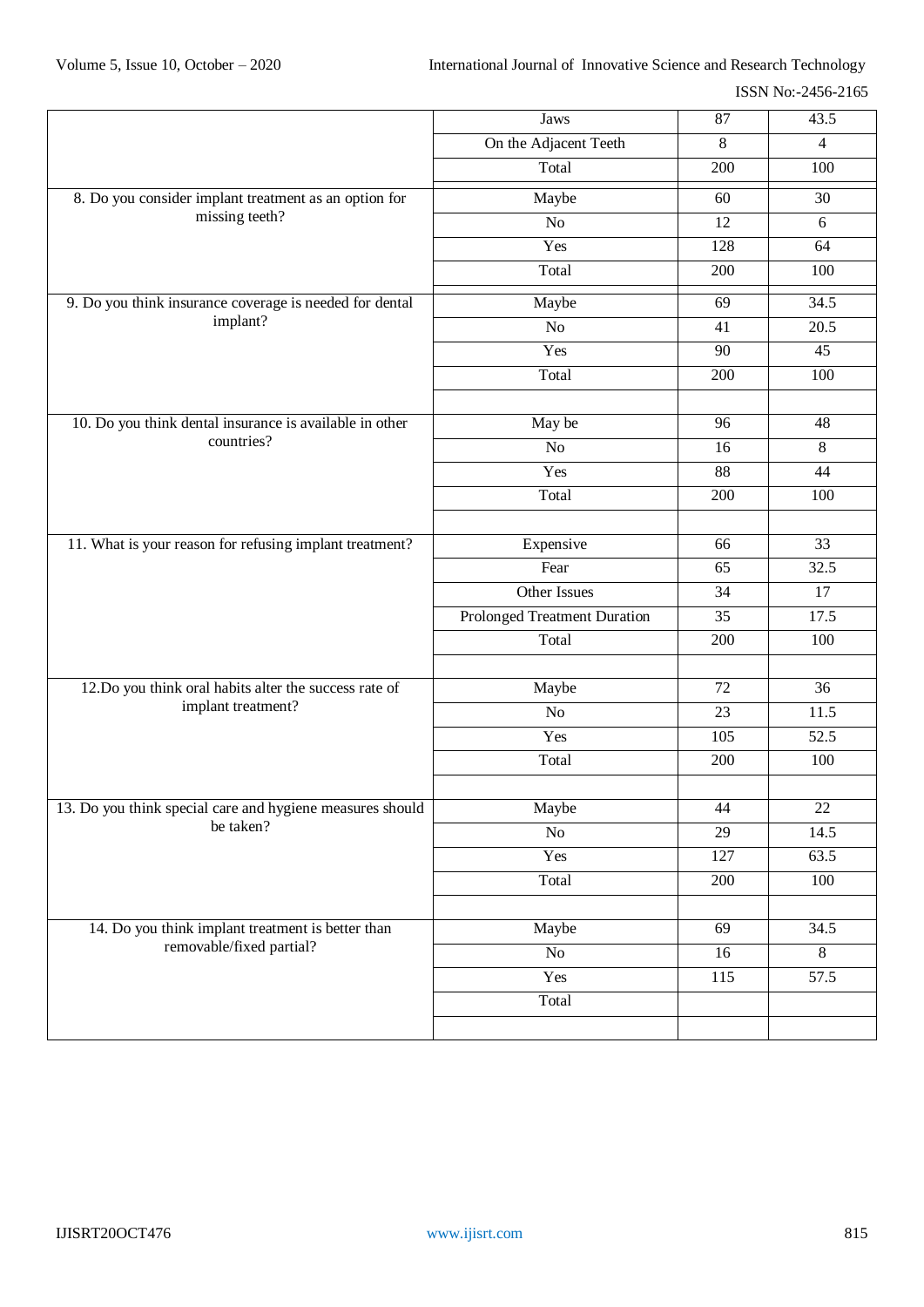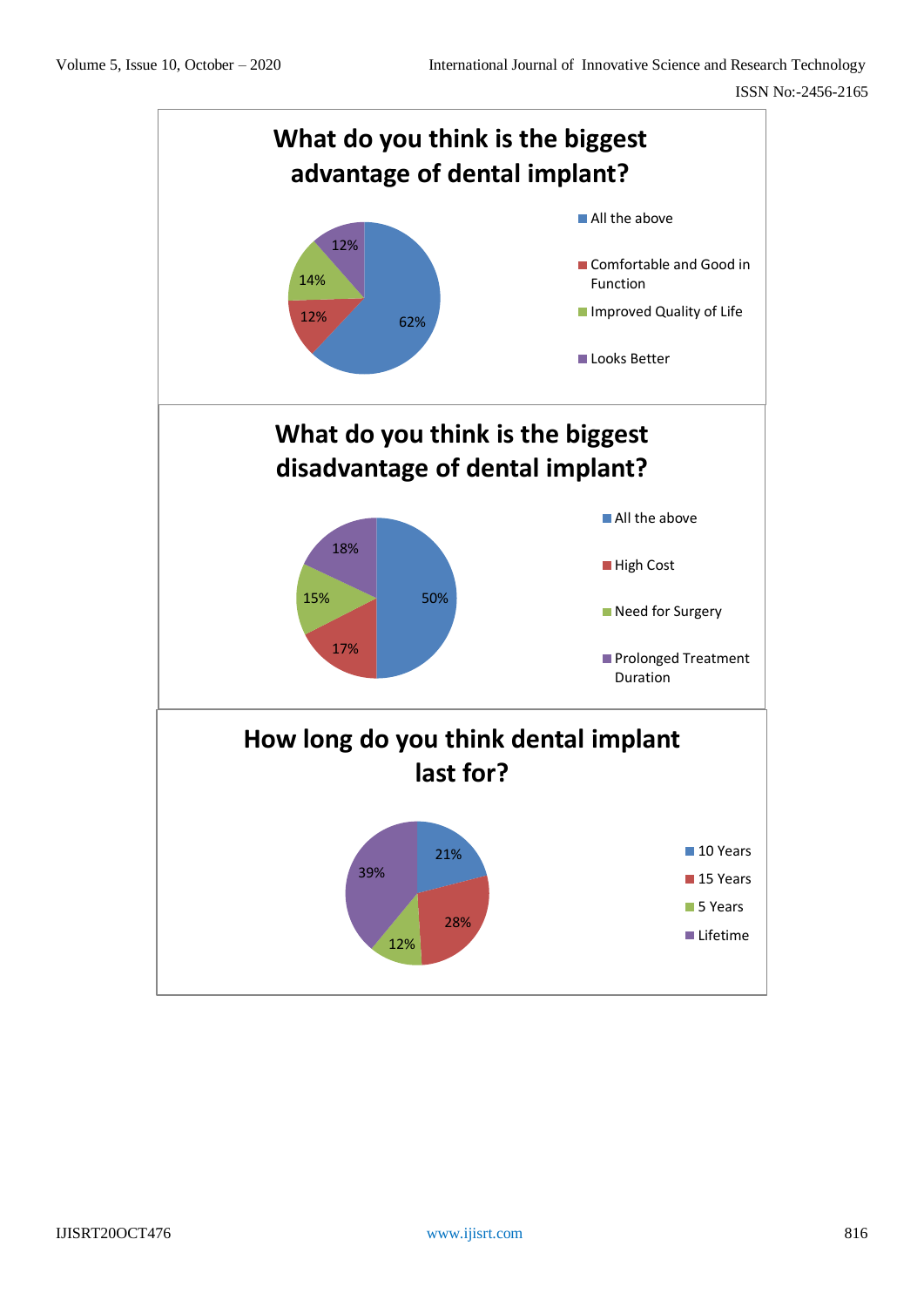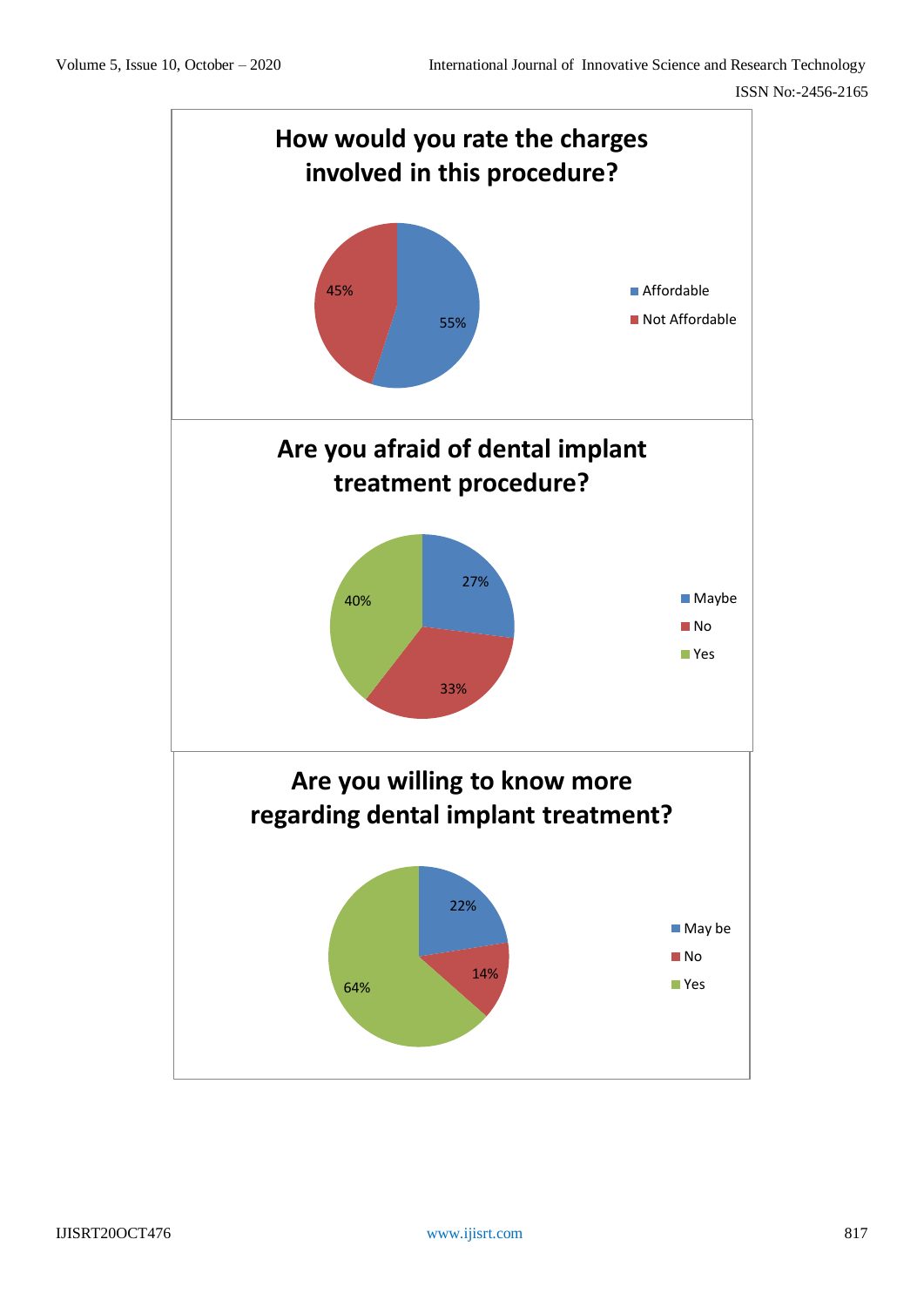### **IV. DISCUSSION**

For better wellbeing and life quality of an individual, an adequate dentition is considered as one of the most prime factors till date. Edentulism being a major problem worldwide is broadly classified into partial edentulism and complete edentulism which has three major modalities of treatment namely by -removable prosthesis, fixed prosthesis and dental implant.<sup>7</sup>With an increase in the success rate of implant as a treatment option for replacement, dental implant is becoming one of the foremost choice for replacement and paving its way of acceptability in the society.<sup>3</sup> Various studies have been conducted proving the efficacy of implant therapy.<sup>2</sup>

Recently a new method of survey analysis has paved its way for easy and better analysis known as web-basedsurvey or online analysis which consist of a collection of large volumes of information which are self-administered by electronic sets consisting of web-based questions which does not require any additional data entry to process a feedback.<sup>7</sup> Therefore a web based survey technique was conducted to assess the knowledge, attitude and awareness regarding dental implant among public.

Basically, this survey provides information about the awareness, knowledge and attitude of dental implant as an alternative to replace the missing tooth in the form of web based questionnaire among the participants.<sup>7</sup> According to this survey conducted, the main source of information about implant to an individual are dentist stating a 45% followed by their family and relatives and media which was similar to the results found by Suprakash*et al<sup>8</sup>* . The response to how well were they informed about implant gave varied results stating about 43% knew only moderately well ,30% knew very well whereas 22% had poor knowledge and 5% having no idea at all which is contrary to the results reported by Kumar RC *et al<sup>3</sup>* where about 53.12% weren't informed

about implants and 12.50% very well knew about dental implant as a replacement option.

Considering implant as a treatment option for replacement of teeth this study reported about 64% willing to opt implant as an option, 30% not exactly sure and 6% not willing implant as a treatment option at all. This shows most of them are aware of implant as a better treatment option when compared to other means available for treatment.

When asked about what option would they consider to replace the missing teeth about 56% reported implant, 35% fixed partial denture and 9% removable partial denture which was found quite similar to the study by Kumar RC *et*   $al^3$  where 72.54% where willing to opt for implant as a treatment option and rest opting for an alternative as an option.

Majority of the population around 64% preferred to know more about dental implant treatment, followed by 22% not sure and 14% not willing to know about it. This was found quite similar to the results produced by studies conducted by Singh SK *et al<sup>7</sup>* where 87.5% preferred to learn more about dental implant as a treatment procedure.

Regarding oral hygiene measures and special care towards implant , in the present study 64 % responded yes that special care should be taken(female=38%, male=25.5%) while 22%(female=8%,male=14%) weren't sure whether special care is necessary or not and 14%(female=4%,male=10.5% responded with a no meaning that it doesn't require any special care at all which was found opposite to the studies done by Abdulrahman Alajlan*et al<sup>4</sup>* . A significant difference was observed between male and female in response to this  $(p=0.011)$  is seen in table 1.

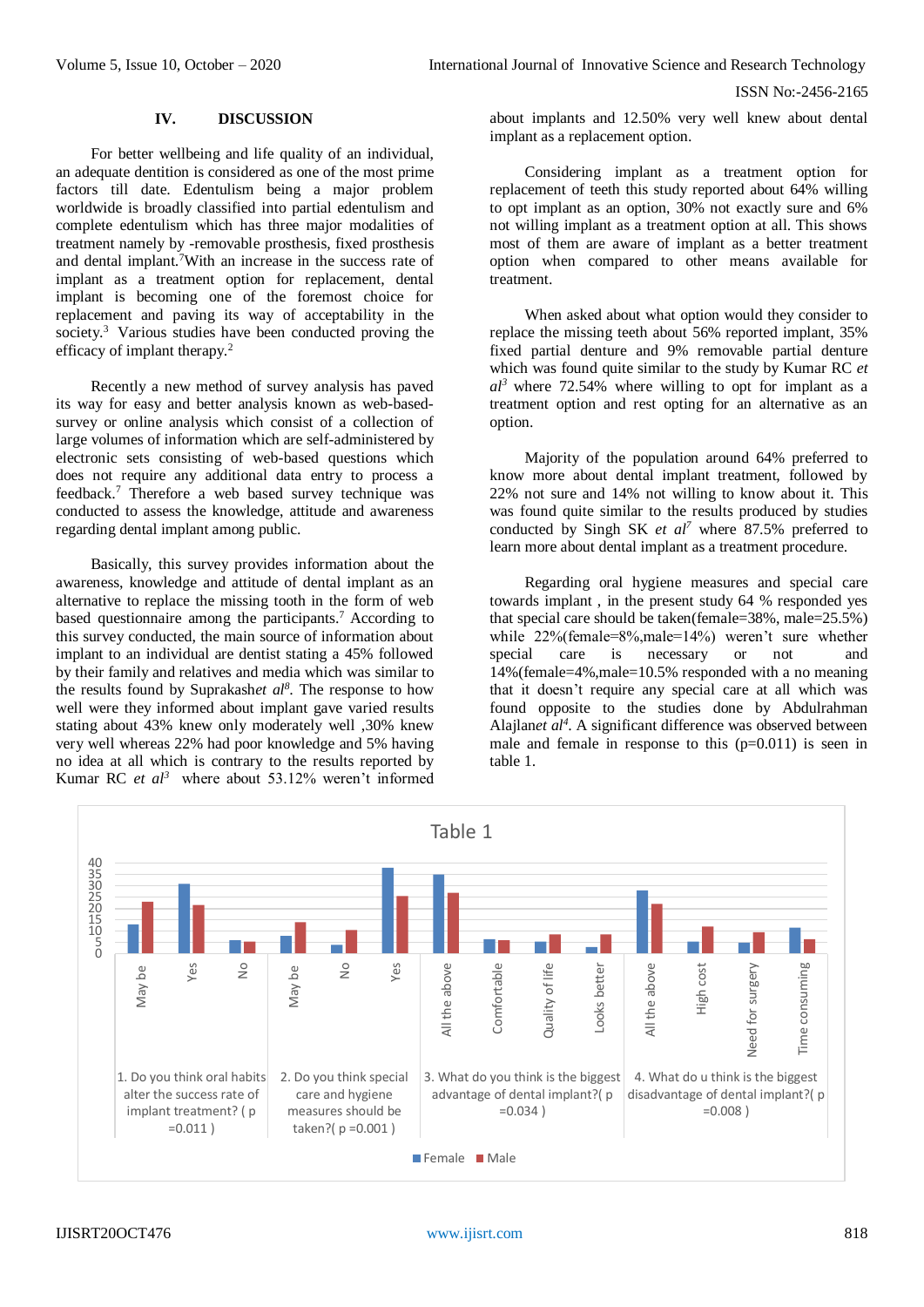In the present study when questioned about the biggest advantage considered , about 14%(female=5.5%,male=8.5%) responded improved quality of life, 12% (female=3%,male=8.5%)felt esthetics, 12%(female=6.5%,male=6%) felt comfortable and it is better in function while the rest 62% (female=35%,male=27%)considered all the above factors advantageous. Considering these results were found opposite to the findings of the studies conducted by Kumar S *et al*<sup>10</sup>, Kumar R C *et al*<sup>3</sup> and Siddique E A *et al*<sup>16</sup> where fixed nature of the implant was chosen by majority followed by better aesthetics, comfort and function. A significance difference was seen between both male and female( $p=0.034$ ) as a response to this question.

When asked about the disadvantage concerning implant as a treatment option 18%(female=11.5%,male=6.5%) responded prolonged duration time, 15%(female=5%,male=9.5%) felt need for surgery, 17%(female=5.5%,male=12) felt high cost while the rest majority that is 50%(female=28%,male=22%) considered all the above options as a hindrance to choose implant. these results were found opposite to the results seen in the studies conducted by Kumar S *et al<sup>10</sup>*, S.A Alanazi*et*  al<sup>11</sup>. Kota *et al*<sup>17</sup> and Ghani F *et al*<sup>15</sup> where in these studies high cost was considered as a major reason followed by need for surgery , long duration time and fear. A significant difference is seen between male and female response to this( $p=0.008$ ) in table 1.

When questioned whether oral habits alter the success rate of implant about 53%(female=31,male=21.5) agreed , 36%(female=13%,male=23%) weren't sure about it and 11%(female=6%,male=5.5%) said no and giving a significant *p* value between both male and female that is *p* value=0.011

Table 1 explains level of knowledge, awareness and attitude of both the genders Male and Female towards dental implant as a treatment option showing significant difference in each question showing a greater response from female than male whereas table 2 explains the level of knowledge, awareness and attitude among rural, sub urban and urban population where it is significantly observed that urban population have answered better and have better knowledge towards dental implant , also giving significant *p* values to each question in both the tables present.



When questioned about the reason for refusing dental implant about 33%(rural=0.5%,suburban=7%,urban=25.5%) felt it was expensive 32%(rural=3%,suburban=2%,urban=27.5%) have fear of implant, 18%(rural=0%,suburban=2%,urban=15.5%) felt due to longer duration and 17%(rural=1.5%,sub urban=2, urban=16.5%)had other issues with a significant *p* value=0.043 as observed in table 2. When questioned regarding the disadvantage of dental implant among rural, sub-urban and urban population about 18%(rural=0%,sub urban=5%,urban=13%) felt due to longer time, 15%(rural=1.5%,sub urban=1.5%,urban=12%) felt due to need of surgery,  $17\%$  (rural=0.5%,sub urban=2.5%,urban=14.5%) felt it was costly and 50%(rural=3%,sub urban=4.5%,urban=42.5%) preferred all the above reasons as their option with a significant *p* value=0.049.

# **V. CONCLUSION**

To conclude with this survey, we found satisfactory results regarding knowledge, awareness, and attitude of an individual towards dental implant. Most of the participants preferred implant as a treatment option also being well informed majority wise by their dentist. However, more knowledge and understanding should be provided by the dentist as many participants considered fear, longer duration, need for surgery and expensive all the reasons to avoid implant treatment resulting as the major disadvantage in this survey. the study also demonstrated that there is an association between different population and different gender roles in relation to the knowledge, awareness, and attitude towards dental implant as a treatment option.